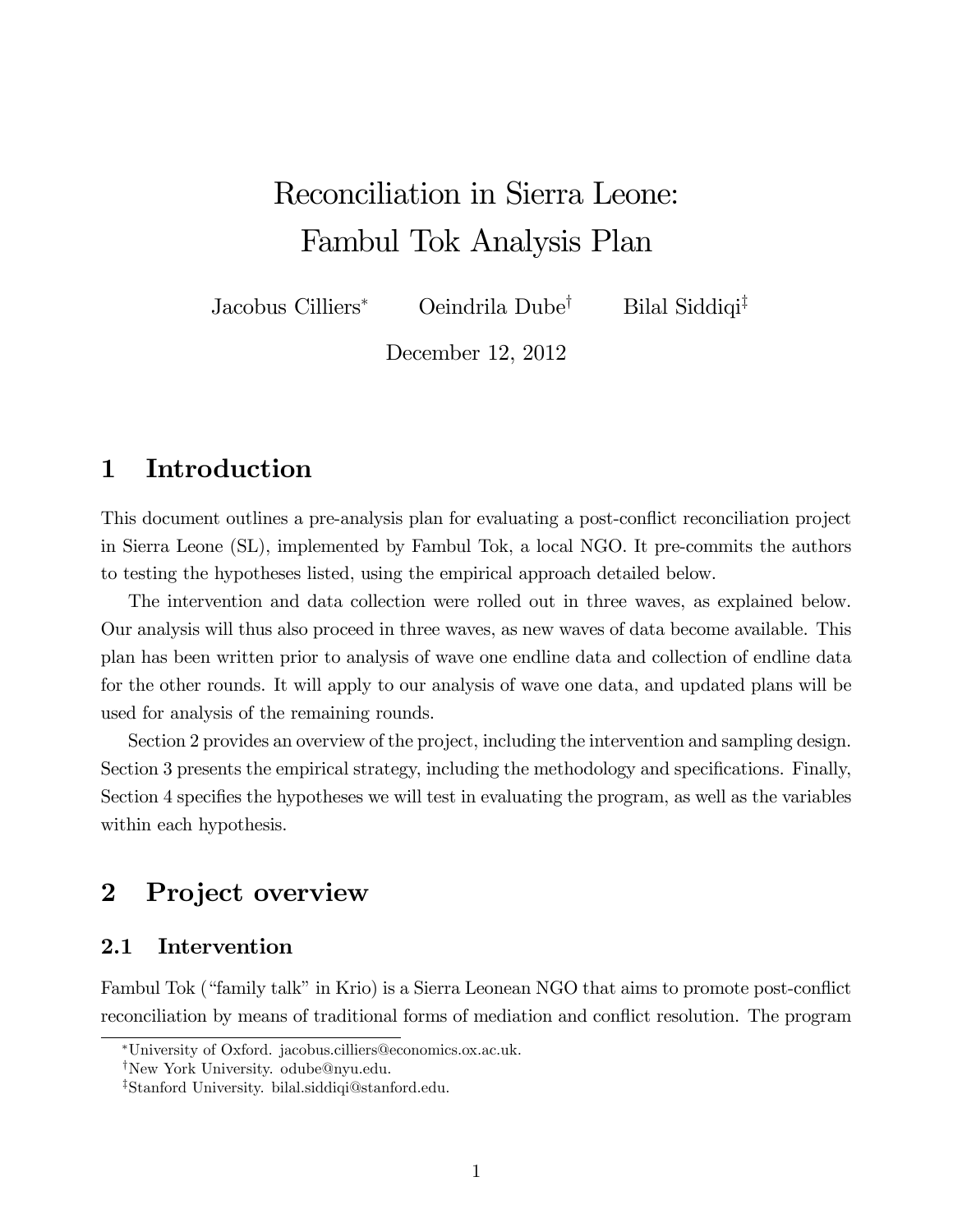began in 2007, and operates in five of Sierra Leone's 13 districts. We are conducting a randomized controlled trial to analyze how this intervention affects individuals and communities on a wide range of outcomes including psychological wellbeing, social capital formation, economic cooperation, and conflict within the community.

The cornerstone of the Fambul Tok program is a reconciliation bonfire ceremony, which is organized to facilitate the airing of wartime grievances. Victims share their stories and perpetrators seek—and on many occasions receive—forgiveness for crimes committed during the nationís thirteen-year civil war. The ceremony is combined with traditional and religious rituals, including prayers, dancing, and a 'cleansing' ceremony. The intervention is targeted at the level of a section, which are contiguous clusters of up to ten villages. Thus, several villages participate in a joint ceremony.

The program also involves a number of communal activities which are designed to build social capital and encourage community members to work together. First, the ceremony is preceded by three months of community sensitization. During this period, Fambul Tok establishes a Reconciliation Committee, through which community members and leaders work with the NGO in planning and publicizing the ceremony. In addition, Fambul Tok helps establish communal farms, where labor and output are shared, on land set aside by the community as a pledge towards reconciliation; a 'Peace Tree', that provides a focal point for the community to gather and resolve disputes; and a 'Peace Mothers' group, that seeks to promote women's economic activities and facilitate discussion of atrocities perpetrated during the war.

The Fambul Tok treatment could in principle have positive or negative effects. For example, it could be therapeutic for victims to share their accounts of trauma or forgive their perpetrators, which could in turn improve individual well-being, strengthen social networks with community members, lower conflict and lead to greater economic cooperation. Conversely, the reconciliation process could cause individuals to relive traumatic memories, lower their willingness to work with other villagers, and reduce their willingness to contribute to community public goods. Whether the net effect is positive or negative is an empirical question, which the field experiment aims to answer.

### 2.2 Experimental design

We evaluate the program via a randomized field experiment. First, Fambul Tok identified 160 sections that were willing to receive the treatment—32 sections in each of five different districts in Sierra Leone (Bombali, Kailahun, Koinadugu, Kono, and Moyamba). These sections represent communities that  $(a)$  were severely affected by conflict, and  $(b)$  saw possible benefits from the Fambul Tok intervention. The experimental design required half (80 sections) to receive the Fambul Tok treatment, with the other half acting as a control group.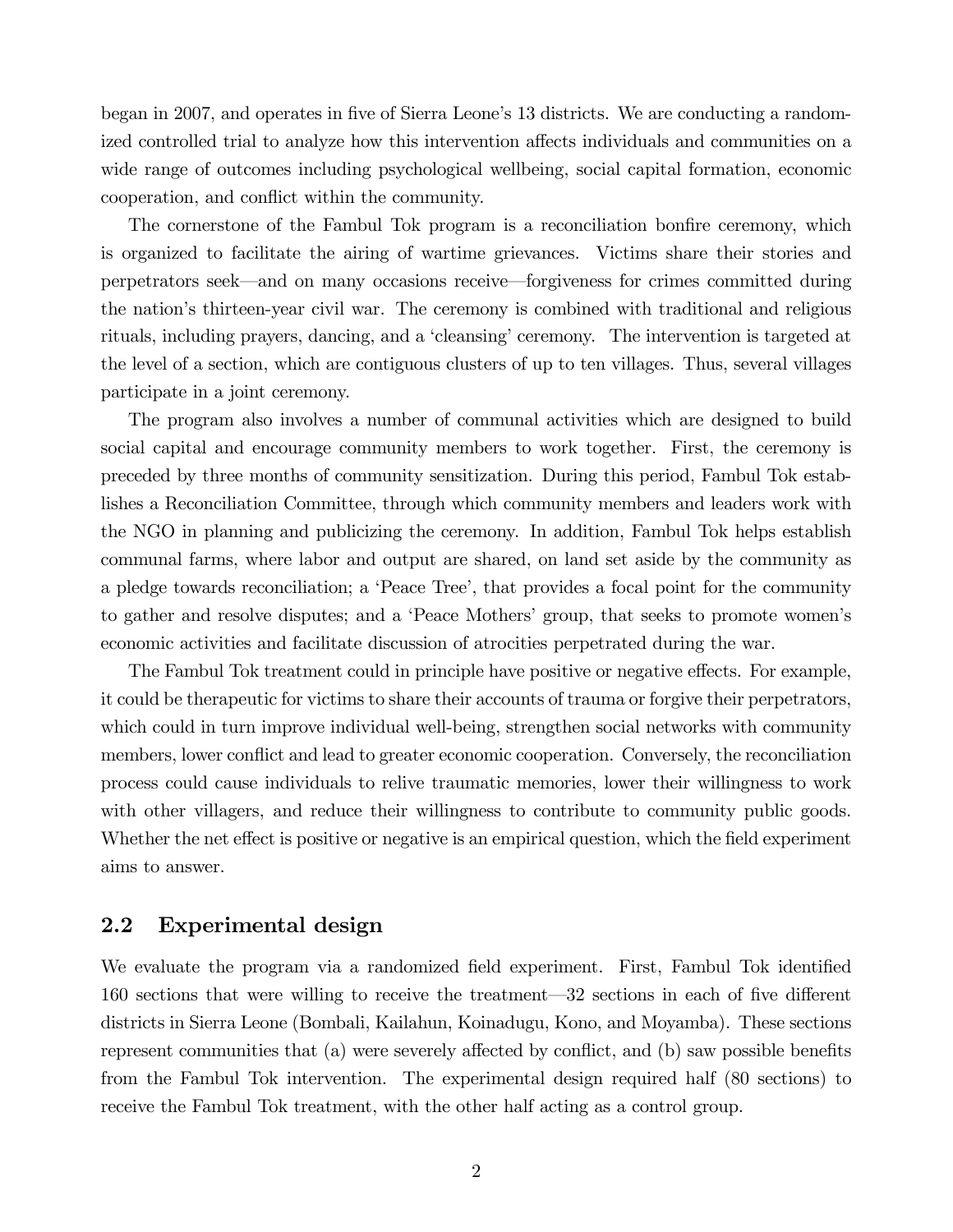Data collection and project implementation has been designed to take place in three waves over 2011-2013. The first wave included 40 sections (with 8 sections per district), while the second and third waves include 60 sections each (with 12 sections per district). During each wave, we created matched pairs, stratified by district. Thus, there were 4 pairs per district in the first wave and 6 pairs per district in the second and third waves. Matching was based on an "optimal greedy algorithm" [Imai et al., 2009], which minimizes the Mahalanobis minimum distance between the value of baseline covariates [Greevy et al., 2004]. The randomization assigned sections into treatment and control status, by means of a public lottery conducted for each wave.

We collected data in two villages in each section. One village was the section headquarter, which was typically where the reconciliation ceremony took place. During wave one, for example, the section headquarter hosted the ceremony in 18 of the 20 treatment sections. The other village was randomly chosen from the remaining villages in the section, provided to us by Fambul Tok.

Two rounds of surveys were conducted in each village, a baseline prior to the intervention and an endline after the intervention. Both rounds included a household survey of 12 respondents aged 24 and above, who were randomly sampled in-field. Since the household survey includes both household and individual level questions, this in-field randomization occurred in two phases: first, 12 households were randomly chosen, and then an individual respondent was randomly selected from each household. A village-level survey was also conducted in both the baseline and endline rounds. In the remainder of the plan, questions from the village survey are denoted by 'VS' within parentheses. All other questions come from the household survey, with letters in the parentheses corresponding to specific sections within this survey.

In waves two and three, we also intend to supplement survey-based measures of outcomes with lab-in-the-field behavioral experiments, which would be carried out alongside endline data collection.

# 3 Empirical strategy

### 3.1 General setup

Based on this experimental design, the most general empirical strategy that we use to estimate the impact of the intervention on mean outcomes is

$$
y_{isvp} = \beta_0 + \beta_1 T_s + \rho_p + \mathbf{Z}'_{ivsp} \Gamma + \mathbf{X}'_{vsp} \Phi + \varepsilon_{ivsp}
$$
 (1)

where  $y_{i \nu s p}$  is the outcome for individual i in village v, section s and section-pair p;  $T_s$  is the treatment dummy;  $\rho_p$  is the section-pair fixed effect;  $\varepsilon_{ivsp}$  is the random error term, clustered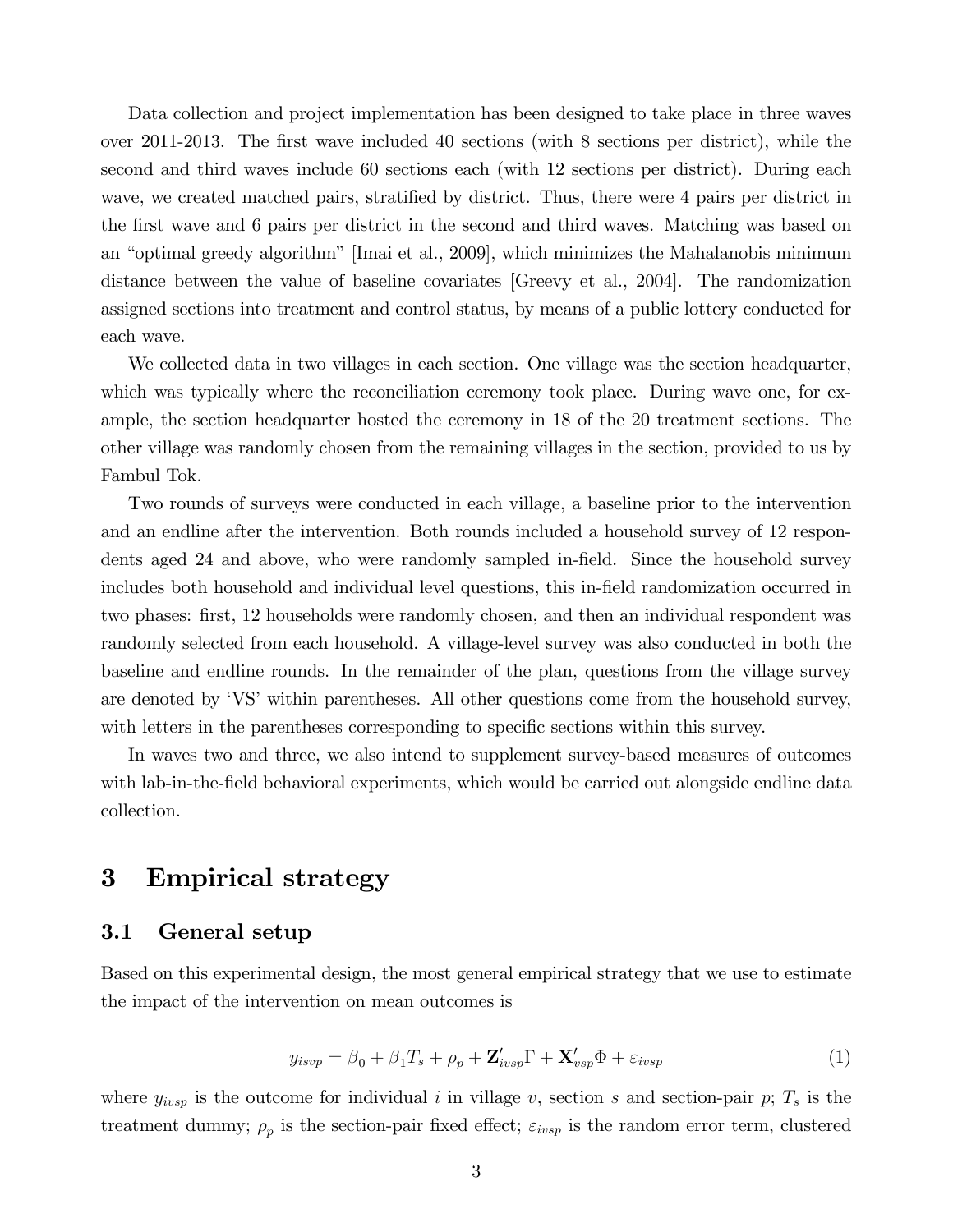at the section level (the unit of treatment allocation).  $\mathbf{Z}_{ivsp}$  and  $\mathbf{X}_{vsp}$  are an additional set of individual and village level controls. The section-pair fixed effect accounts for section-level matching in the allocation of treatment [Bruhn and McKenzie, 2009]. In addition we will also report some specifications with language-group fixed effects, to account for the high degree of linguistic heterogeneity in Sierra Leone.

For indicators that were collected in both the baseline and endline, we exploit the panel structure by looking at the impact of the treatment on a change in outcomes:

$$
y_{ivspt} = \beta_0 + \beta_1 T_s + \beta_2 P_t + \beta_3 (T_s \times P_t) + \rho_p + \mathbf{Z}'_{ivsp} \Gamma + \mathbf{X}'_{vsp} \Phi + \varepsilon_{ivspt}
$$
(2)

where  $y_{ivspt}$  is the outcome at time  $t \in (0, 1)$ , the data collected before and after the treatment.  $P_t$  is the post-treatment dummy. The village and individual level controls are not expected to change over time. $<sup>1</sup>$ </sup>

In addition, some outcome measures are at the village level, in which case  $y_{ivsp}$  and  $y_{ivspt}$ will be replaced by  $y_{vsp}$  and  $y_{vspt}$ , respectively. Finally, although our main results are based on comparison of means, we will also test for a change in distributions across treatment and control, such as with the Kolmogorov–Smirnov test [Kolmogorov, 1933, Smirnov, 1933].

#### 3.2 Heterogeneous treatment effects

Fambul Tokís impact may vary based on household and village-level characteristics. Since the reconciliation ceremony specifically targets individuals who were victims and perpetrators of violence, ex-combatants and those who experienced more violence during the civil war may be differentially affected by the intervention. Similarly, the program may exert varying effects by gender, both because female war experiences differed owing to factors such as gender-based violence, and because aspects of the program, such as the 'Peace Mothers' group, are designed specifically to focus on women's issues. In addition, since the intervention aims to affect the community as a whole, it is plausible that entire villages that experienced higher levels of violence will respond differently to the intervention. Finally, the program's impact may differ based on the degree to which members of the village participated in the ceremony. This, in turn is likely to vary based on proximity to the ceremony location, which was almost always the section headquarter village.

We therefore test for interaction effects based on the following sub-groups:

1. Ex-combatants: both self-reported ex-combatants [V09], as well as respondents who re-

<sup>&</sup>lt;sup>1</sup>Due to technical survey programming issues, a proportion of the observations are missing from the wave one baseline village data. For variables with high degrees of missingness, we will draw on the endline survey for time-invariant village controls. In these instances, we will cross-check the results against the sub-sample for which we have baseline data.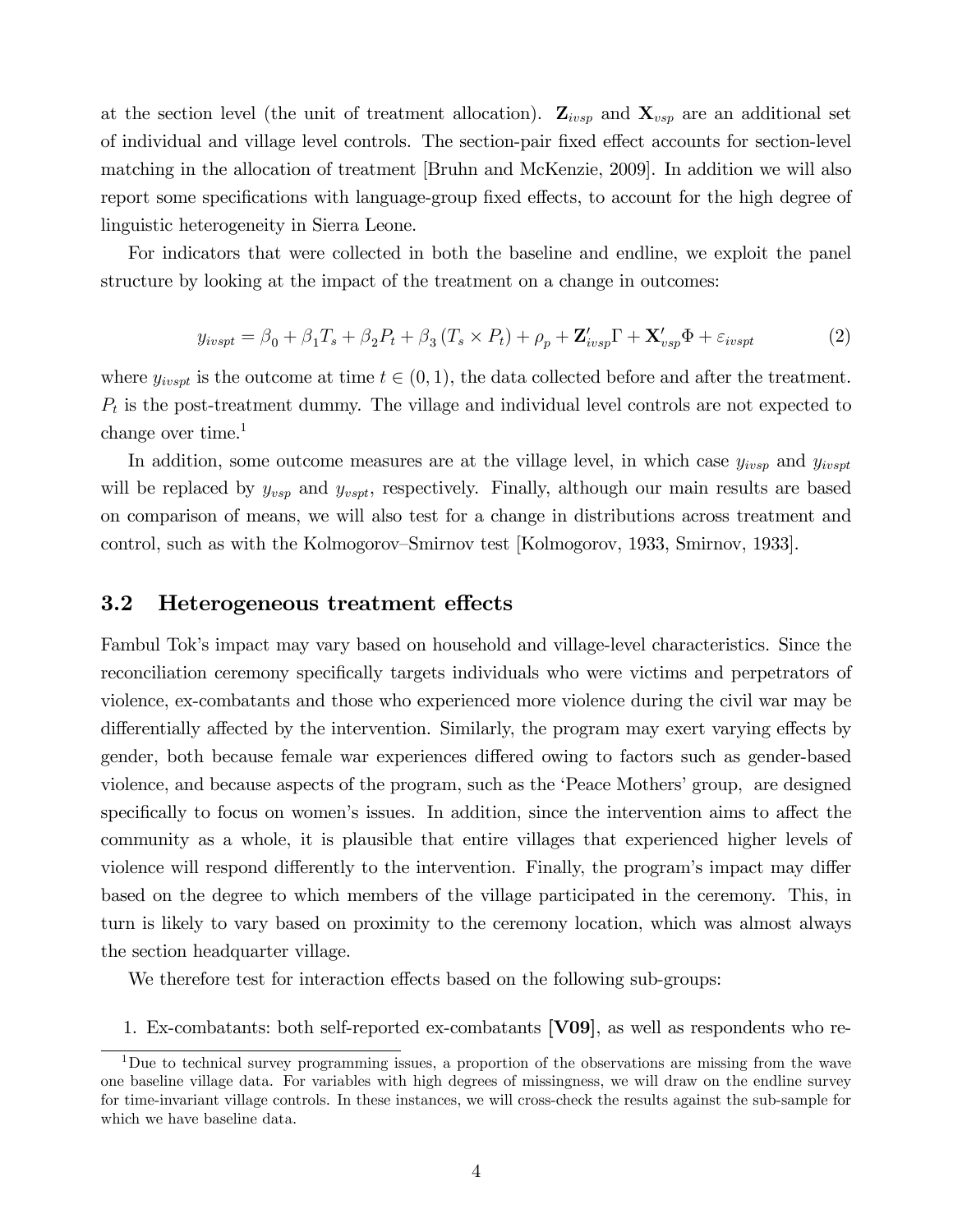ported being abducted [V34] and made to carry a gun [V37]

- 2. Individual exposure to violence based on whether the respondent was beaten, raped, maimed, abducted; or saw violence [V01 V15 V16 V17 V34].
- 3. Village-level exposure to violence, based on the following measures: buildings burned, rebel attacks, and rebel base in the village. [VS: W1 W2 W4 W6]
- 4. Gender. [A05]
- 5. Distance from section headquarter village. We will utilize a simple indicator of whether the village is the section headquarter, and also utilize geospatial measures of distance where they are available.

#### **3.3** Attendance effects

The Fambul Tok treatment, including the bonfire ceremony, occurs at the section level. However, not all respondents attended the ceremony, and attendance is unlikely to be random. Thus, we will also use the section-level treatment as an instrument for individual-level attendance. In the case of the cross-sectional specification, the first stage equation in the instrumental variables estimation is:

$$
A_{ivsp} = \alpha_0 + \alpha_1 T_s + \rho_p + \mathbf{Z}_{ivsp} \boldsymbol{\gamma} + \mathbf{X}_{vsp} \boldsymbol{\phi} + \varepsilon_{ivsp}
$$
\n(3)

where  $A_{i \nu s p} = 1$  if the individual attended the ceremony. The second stage is:

$$
y_{ivsp} = \beta_0 + \beta_1 \widehat{A_{ivsp}} + \rho_p + \mathbf{Z}_{ivsp} \boldsymbol{\gamma} + \mathbf{X}_{vsp} \boldsymbol{\phi} + \varepsilon_{ivsp}
$$
(4)

In the case of panel data, then the first stage equation is given by:

$$
A_{ivspt} = \alpha_0 + \alpha_1 T_s + \alpha_2 P_t + \alpha_3 (T_s \times P_t) + \rho_p + \mathbf{Z}_{ivsp} \boldsymbol{\gamma} + \mathbf{X}_{vsp} \boldsymbol{\phi} + \varepsilon_{ivspt} \tag{5}
$$

while the second stage is:

$$
y_{ivspt} = \beta_0 + \beta_1 \widehat{A_{ivspt}} + \beta_2 P_t + \rho_p + \mathbf{Z}_{ivsp} \boldsymbol{\gamma} + \mathbf{X}_{vsp} \boldsymbol{\phi} + \varepsilon_{ivspt}
$$
(6)

# 4 Hypotheses

The hypotheses cover a broad range of ways that Fambul Tok could impact individuals and the community as whole: forgiveness and psychological well-being; war-related beliefs and atti-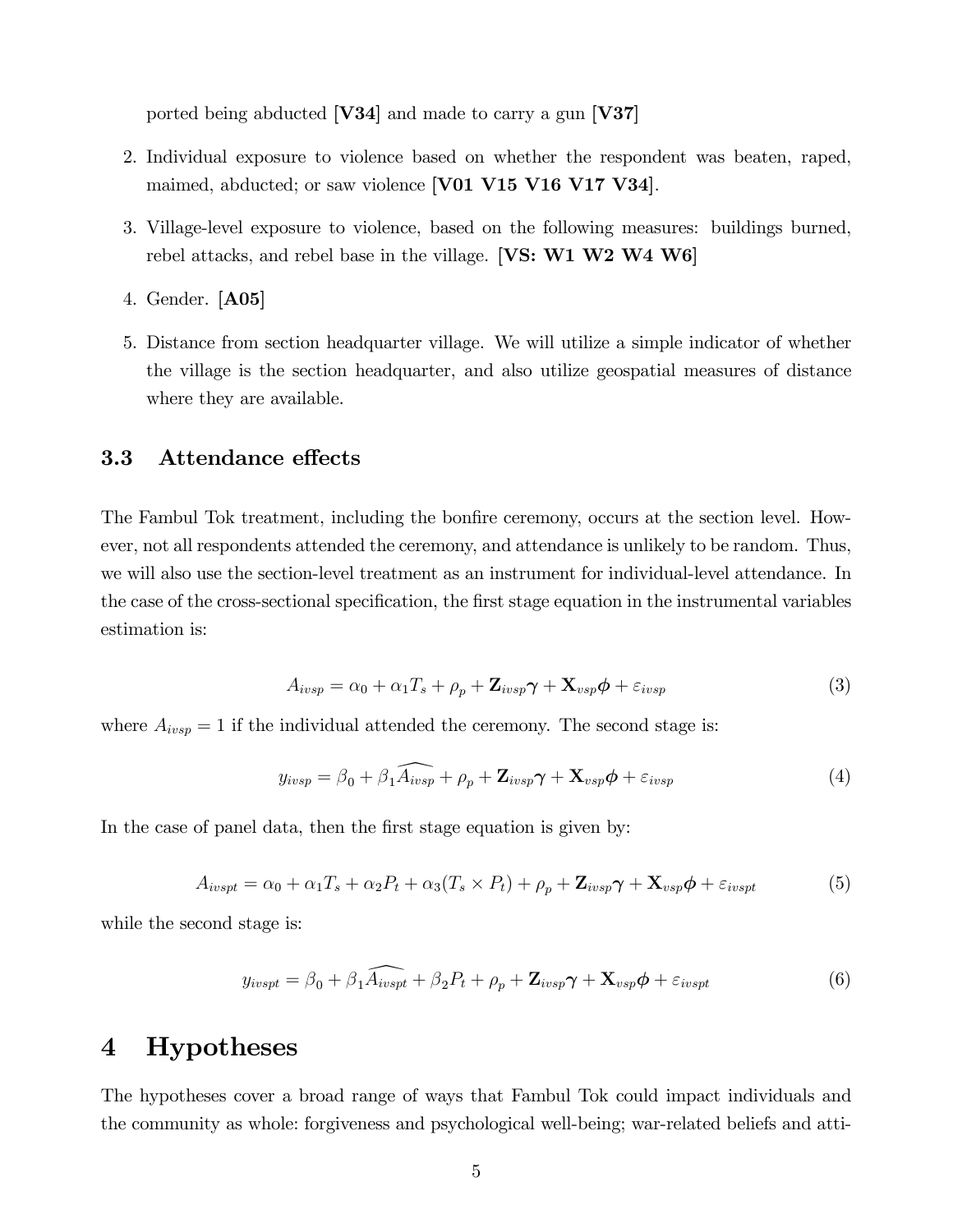tudes; incidences of conflict and conflict resolution mechanisms; social capital indicators such as network structure, trust and public goods provision; as well as economic indicators.

For each hypothesis, we list the specific indicators that will be analyzed separately, and as a group, using mean effects. For the mean effects analysis, we construct an aggregate index of the indicators within each hypothesis, as in Anderson [2008] and Kling et al. [2007]. Using this approach helps mitigate problems of over-rejection of the null hypothesis due to multiple inferences.

Hypothesis 1. The Fambul Tok program was implemented according to stated objectives.

Relevant indicators include:

- 1. The respondent has heard of Fambul Tok [S01].
- 2. The section held a bonfire ceremony [S03].
- 3. Fambul Tok established at least one [S18]
	- (a) Community Farm
	- (b) Peace Tree
	- (c) Peace Mothers Group.

### A. Forgiveness and psychological wellbeing

**Hypothesis 2.** Fambul Tok affects levels of forgiveness among respondents who were hurt during the war.

The impact on forgiveness will be assessed for three groups:

- 1. For all respondents who have experienced hurt in the past [F01].
- 2. For respondents who experienced hurt in the past and know the perpetrator [F02].
- 3. For respondents who experienced hurt in the past, know the perpetrator, and the perpetrator still resides in the village [F03].

We construct a forgiveness index: an aggregation of 12 questions  $[{\bf F04B-F04K}, {\bf F04M}]$ F04O], based on a 4 point Likert scale, as is standard in the forgiveness literature. The questions are taken from the Rye et al. [2001] forgiveness scale and adapted to the SL context and the specifics of the intervention.

#### **Hypothesis 3.** Fambul Tok affects individual psychological wellbeing.

Psychological wellbeing will be measured using indicators of: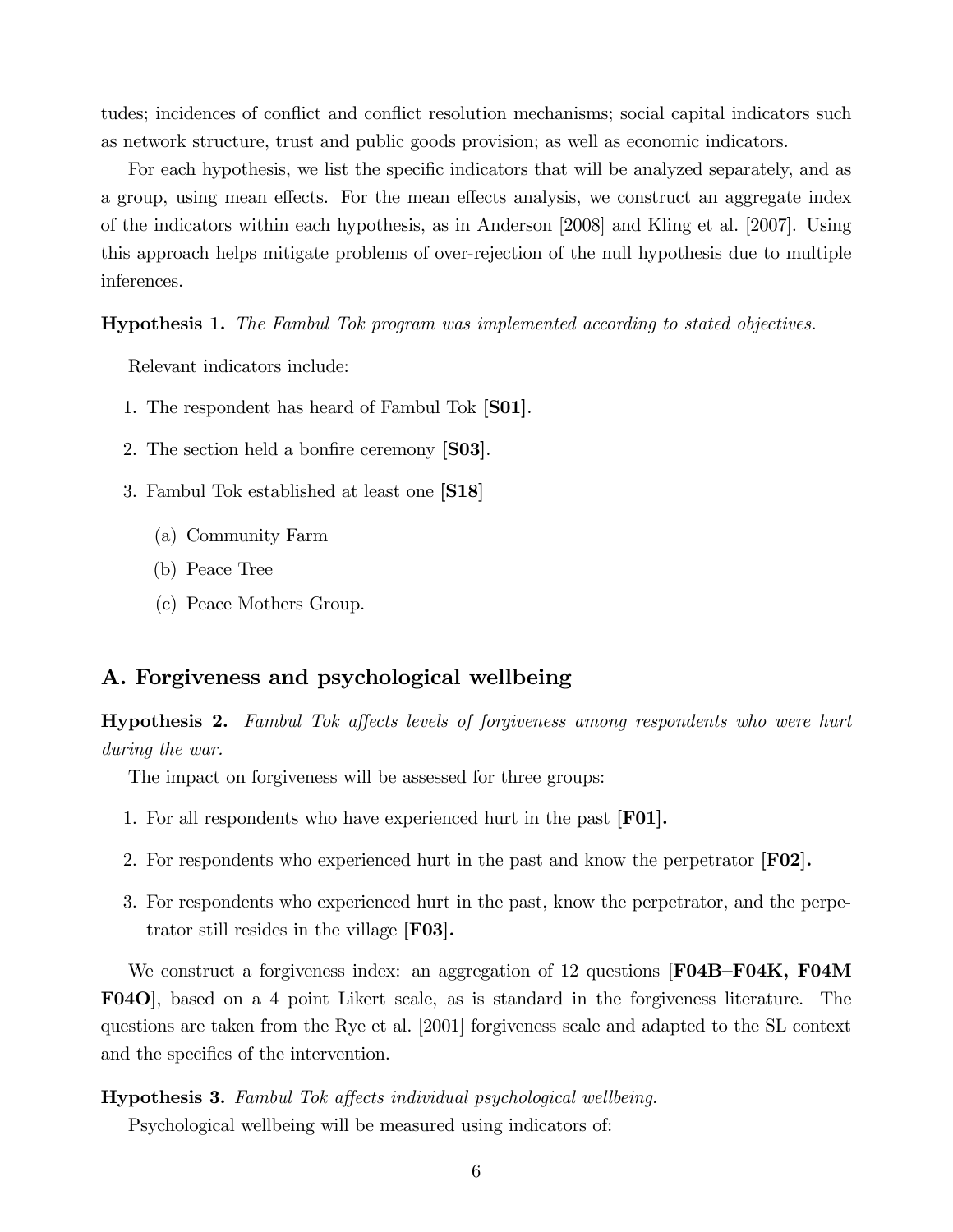- 1. Post-Traumatic Stress Disorder (PTSD), as measured by the most recent edition of the Diagnostic Statistical Manual of Mental Disorders (DSM IV) check-list, adapted for the SL context  $\textbf{[F23 - F33]}.$
- 2. Anxiety, as measured by the Zung anxiety index [Zung, 1971], adapted for SL context.  $[{\rm F06-F15}].$
- 3. Levels of depression, as measured by Zung depression index, adapted for SL context [F16  $-$  F22].

Each of the three indicators will be constructed by aggregation of the questions indicated parenthetically, which are based on 4-point Likert scales, as is standard in the psychology literature.

# B. Attitudes and beliefs

Hypothesis 4. Fambul Tok affects individual attitudes towards ex-combatants.

Relevant indicators include:

- 1. Change in the likelihood of believing that "those that did bad things in the past would do it again if they had the chance"  $[T20]$ .
- 2. Change in the likelihood of believing that "people who joined the RUF are not responsible for what they did since they were drugged"  $[T20]$ .

**Hypothesis 5.** Fambul Tok affects individual attitudes towards war.

Relevant indicators include:

- 1. Change in the likelihood of believing that people would fight in another war  $[T22]$ .
- 2. Change in the likelihood of believing that people would be part of another rebellion [T23].
- 3. Change in the likelihood of becoming a fighter if there were another war  $\mathbf{T24}$ .

#### **Hypothesis 6.** Fambul Tok affects individual attitudes towards gender.

Relevant indicators include:

1. Change in the likelihood of believing that under certain circumstances, it is acceptable for a man to beat his wife  $[P24 - P29]$ .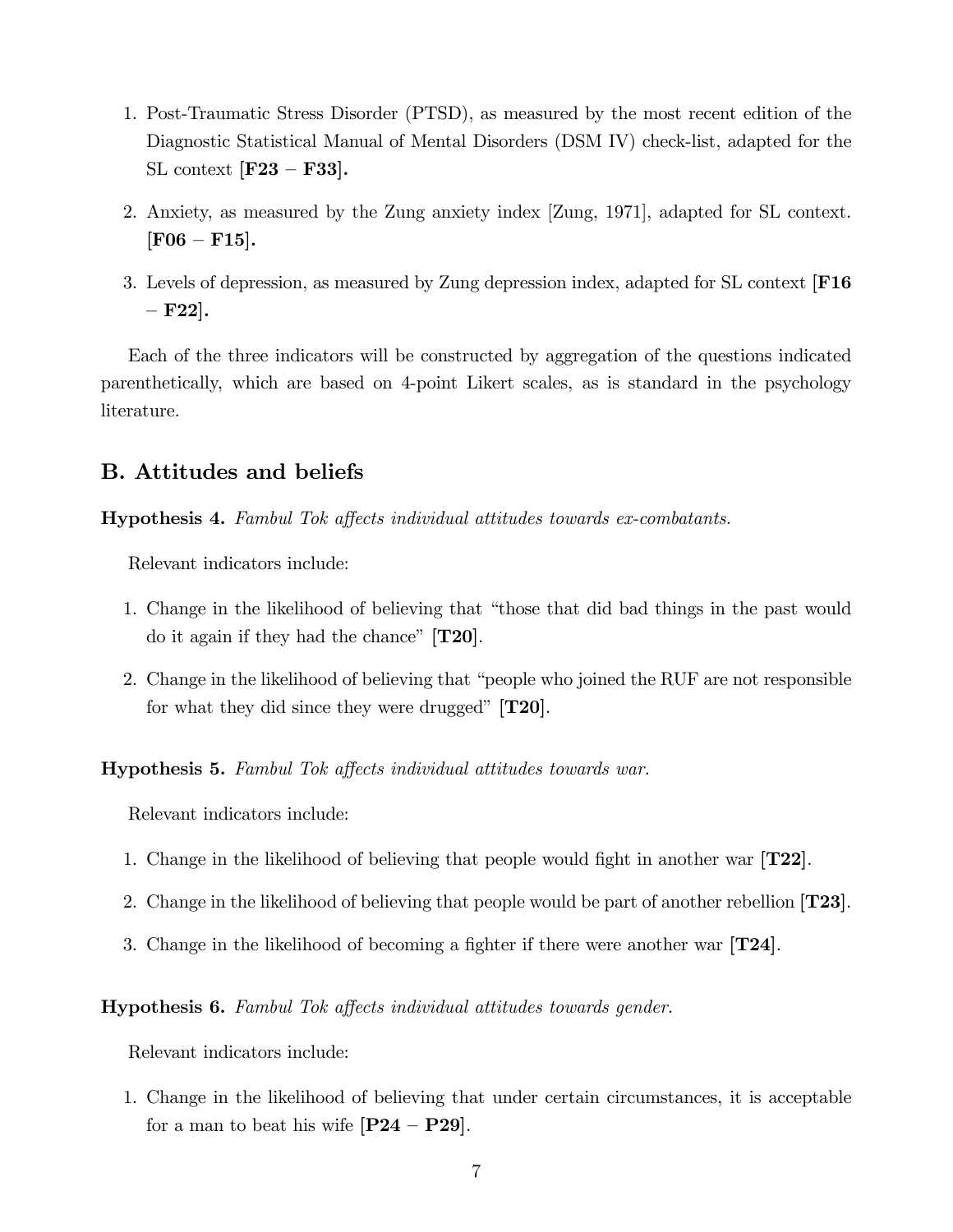2. Change in the likelihood of believing that wife has right to express her own opinions (aggregate index, ranging from 1 to 18)  $[P30]$ .

# C. Conflict and conflict resolution

**Hypothesis 7.** Fambul Tok affects incidence of conflict and crime within the community and between communities.

Relevant indicators include:

- 1. Change in the total frequency of conflicts  $[C01-C05]$ .
- 2. Change in the likelihood of being a victim of crime [C52] or violent crime [C22].
- 3. Change in the number of reported conflicts between villages [VS: D01 D02].

**Hypothesis 8.** Fambul Tok affects conflict resolution, including whether conflicts are resolved satisfactorily and how they are resolved.

Relevant indicators include:

- 1. Change in the proportion of reported conflicts that are satisfactory resolved  $[CO1F]$ .
- 2. Change in the proportion of reported conflicts that are resolved, satisfactorily or not [C01E].
- 3. Change in the proportion of reported conflicts that are resolved by "compromise between conflicting parties", rather than by a third party  $[CO1D]$ .

Hypothesis 9. Fambul Tok affects the entrenchment of traditional sources of power.

- 1. Change in the proportion of conflicts that are resolved by the village chief or elders [C01]  $-$  C05].
- 2. Change in the frequency of fines imposed by traditional authorities [P11].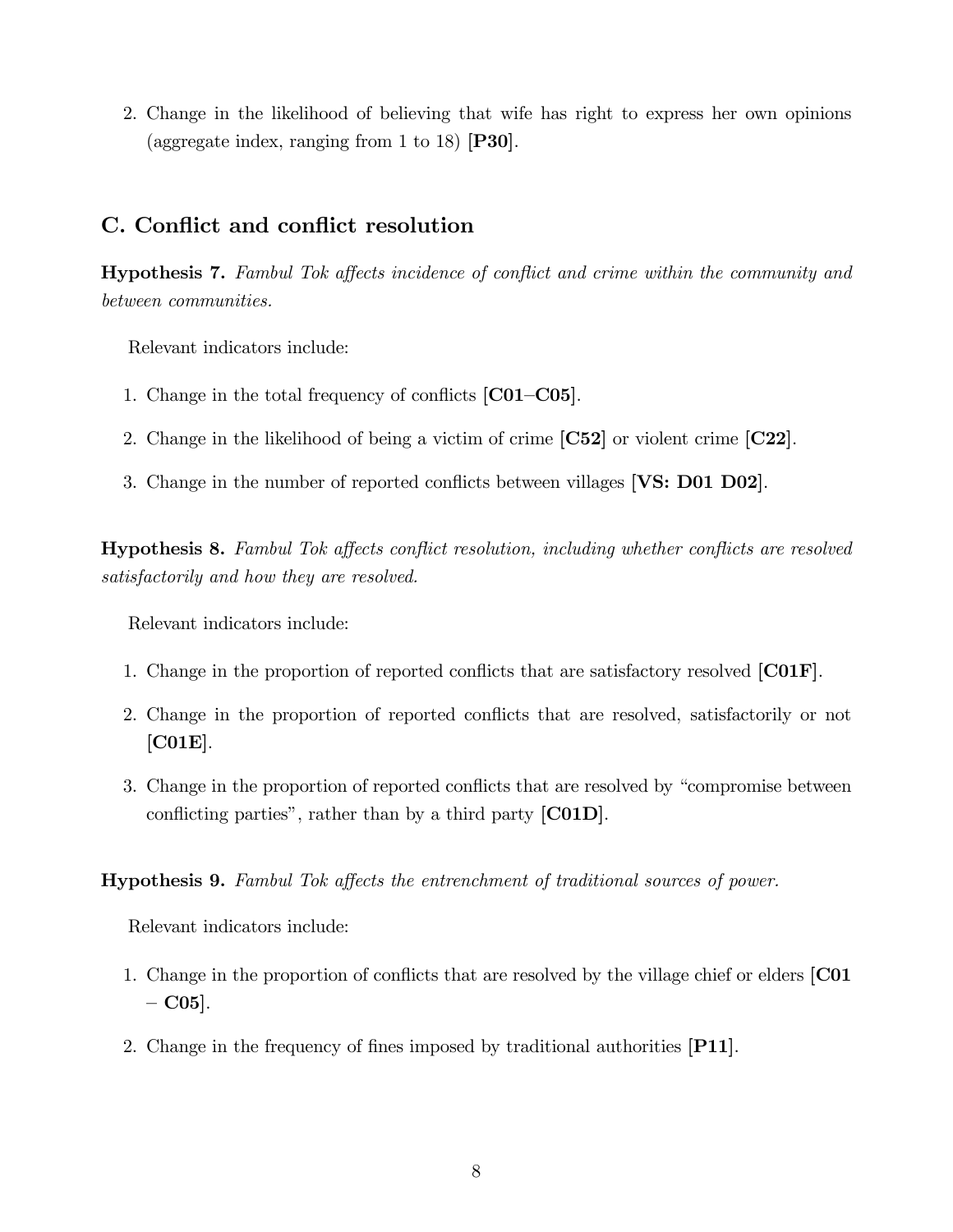## D. Social capital

**Hypothesis 10.** Fambul Tok affects the level of trust among community members.

Relevant indicators include:

- 1. Change in self-reported trust in:
	- (a) people in general  $[T01]$
	- (b) members of the community  $[T02]$
	- (c) former members of the Revolutionary United Forces (RUF) [T18a]
	- (d) former members of the Civil Defence Forces (CDF) [T18b]
	- (e) former members of the Sierra Leone Army  $(SLA)$  [T18c]
	- $(f)$  migrants [T18d].
- 2. Change in likelihood of believing that a purse, wallet, or money accidentally left out in public will not be stolen [T07].
- 3. Change in likelihood of believing that people in the community would betray each other [T04].

**Hypothesis 11.** Fambul Tok affects social divisions and the inclusion of groups that have traditionally been marginalized.

- 1. Change in the extent to which respondents feel that the community is divided between men and women; young and old; rich and poor; migrants and non-migrants [T14]. Likert scale based on self-reported degree of division, added across all the categories of divisions.
- 2. Change in the likelihood of the above mentioned differences having escalated into conflict in the past 6 months [T15]. Likert scale based on self-reported degree of division, added across all the categories of divisions.
- 3. Change in the likelihood of respondents feeling that a dominant group (elder, male, ruling family) will benefit more from a donation to the community  $\left[ \mathbf{P17 P19 P20} \right]$ . Sum number of groups that respondent feels that group will benefit more.
- 4. Change in the likelihood of respondents feeling that an excluded group (youth, poor, migrants, ex-combatants) will benefit less from a donation to the community  $[P18; P21]$ - P23. Sum number of groups that respondent feels that group will benefit less.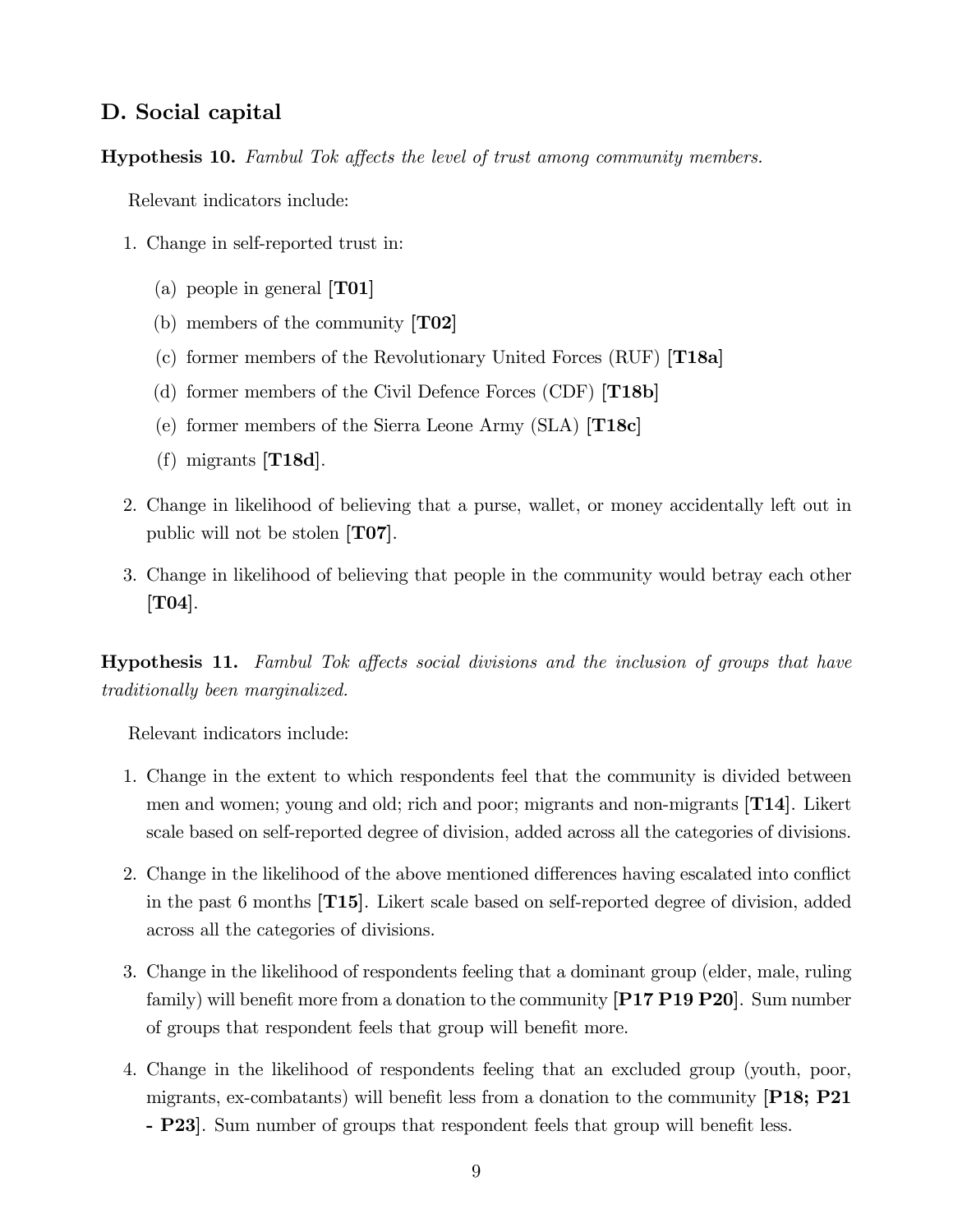- 5. Change in the number of respondents who are listed  $X$  or less times by other participants in social network questions  $\begin{bmatrix} \mathbf{S2} & \mathbf{S3} & \mathbf{S4} & \mathbf{S5} \end{bmatrix}$ . The number X will be calculated from the control data to find the maximum number of connections that the bottom  $10\%$  of respondents have for each social networks question.
- 6. Change in subjective feelings of inclusion, measured by the likelihood of respondents feeling: (a) influential in decision-making  $\left[\mathbf{P12}\right]$  (b) respected in the community  $\left[\mathbf{P13}\right]$ (c) that people listen and concerns are heard [P15].

#### **Hypothesis 12.** Fambul Tok affects the strength of networks within the community.

Relevant indicators include:

- 1. Change in the number of people that respondent would hypothetically ask for help [SN2] or ask to go collect money for them [SN1]. Based on unprompted responses to social network questions.
- 2. Number of people that listed the respondent as someone they would ask to go collect money for them, share a farm boundary with, go to for advice, or consider a close friend [S2 S3 S4 S5]. Based on prompted responses to social network questions.

#### **Hypothesis 13.** Fambul Tok affects the strength of group membership.

- 1. Change in proportion of respondents who are members of:
	- (a) Parent-Teacher Association (PTA) [G04]
	- (b) Village Development Committee (VDC) [G39]
	- (c) Youth group [G57]
	- (d) Women's group  $[G66]$
	- (e) Secret society [G48]
	- (f) Religious group [G22].
- 2. Change in likelihood of attending meetings of the above groups.
- 3. Chagne in likelihood of attending community meetings in general.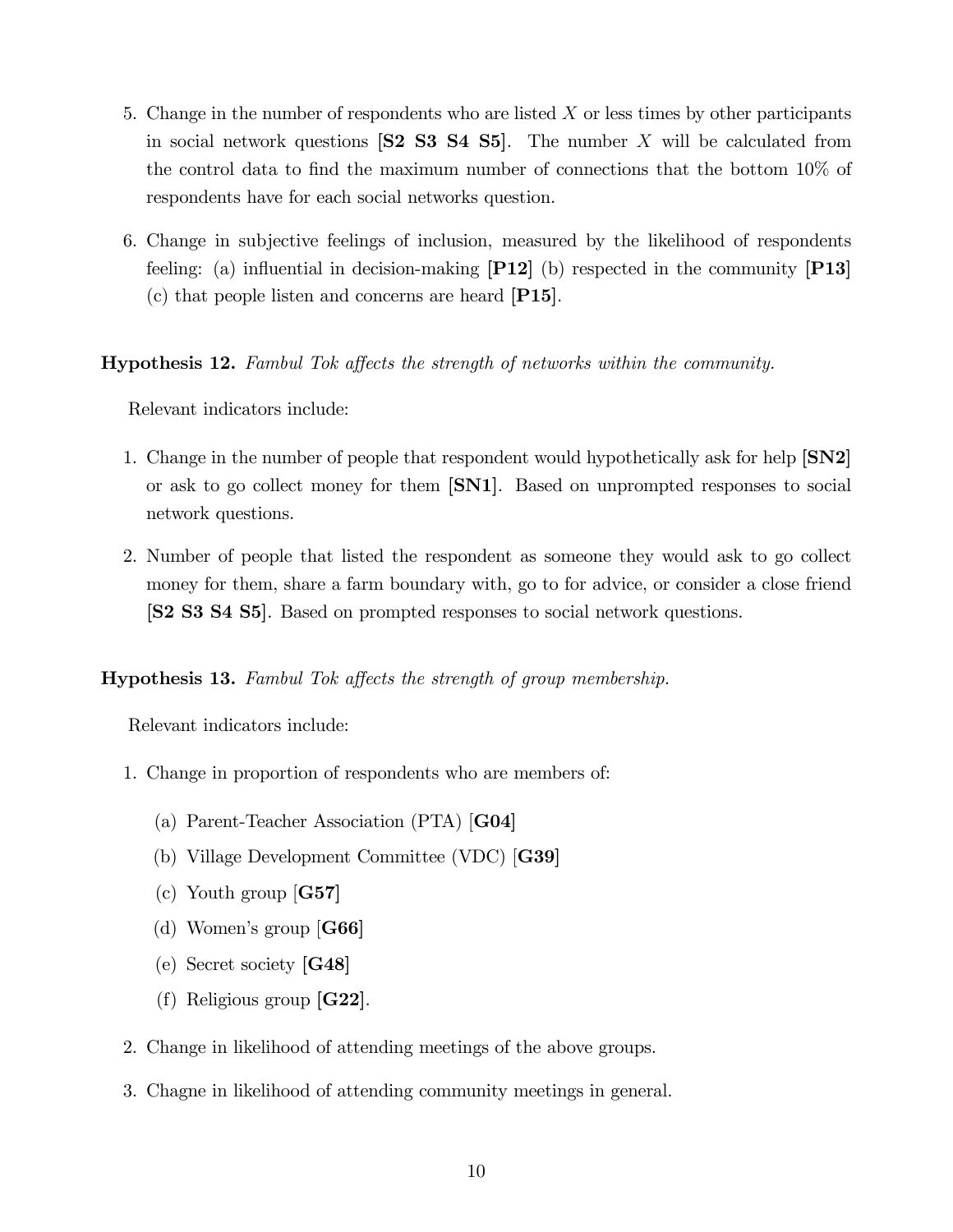**Hypothesis 14.** Fambul Tok affects the extent to which individuals contribute to public goods.

Relevant indicators include:

- 1. Change in likelihood of having contributed money or labor to public facilities in the past six months [P01 P02].
- 2. Change in likelihood of having participated in road brushing in the past month [P09].
- 3. Change in the number of community projects that the community has worked on in the past six months [VS: CA01 CA03].
- 4. Change in the likelihood of giving money or food to someone in need in past three months [P03].
- 5. Change in the proportion of respondents who have contributed labor or money to:
	- (a) Parent-Teacher Association (PTA) [G08 G10]
	- (b) Village Development Committee (VDC) [G43 G45]
	- (c) Youth group  $[G16 \ G63]$
	- (d) Women's group  $[G70 G72]$ .

### E. Economic activity and welfare

Hypothesis 15. Fambul Tok affects market activity and economic cooperation within the community.

- 1. Change in the frequency of borrowing [E28 E32 E37 E42 E47 E52 E54] and lending [E01 E05 E10 E15 E20 E25 E27] in the past three months.
- 2. Change in the total monetary value of borrowing [E30 E35 E40 E45 E50] and lending [E03 E08 E13 E18 E23] in the past three months.
- 3. Change in likelihood of being a member of an *osusu* (savings group)  $[G02]$ .
- 4. Change in the number of traders in the community [VS: E01].
- 5. Change in the number of people who buy from traders in the community [E55].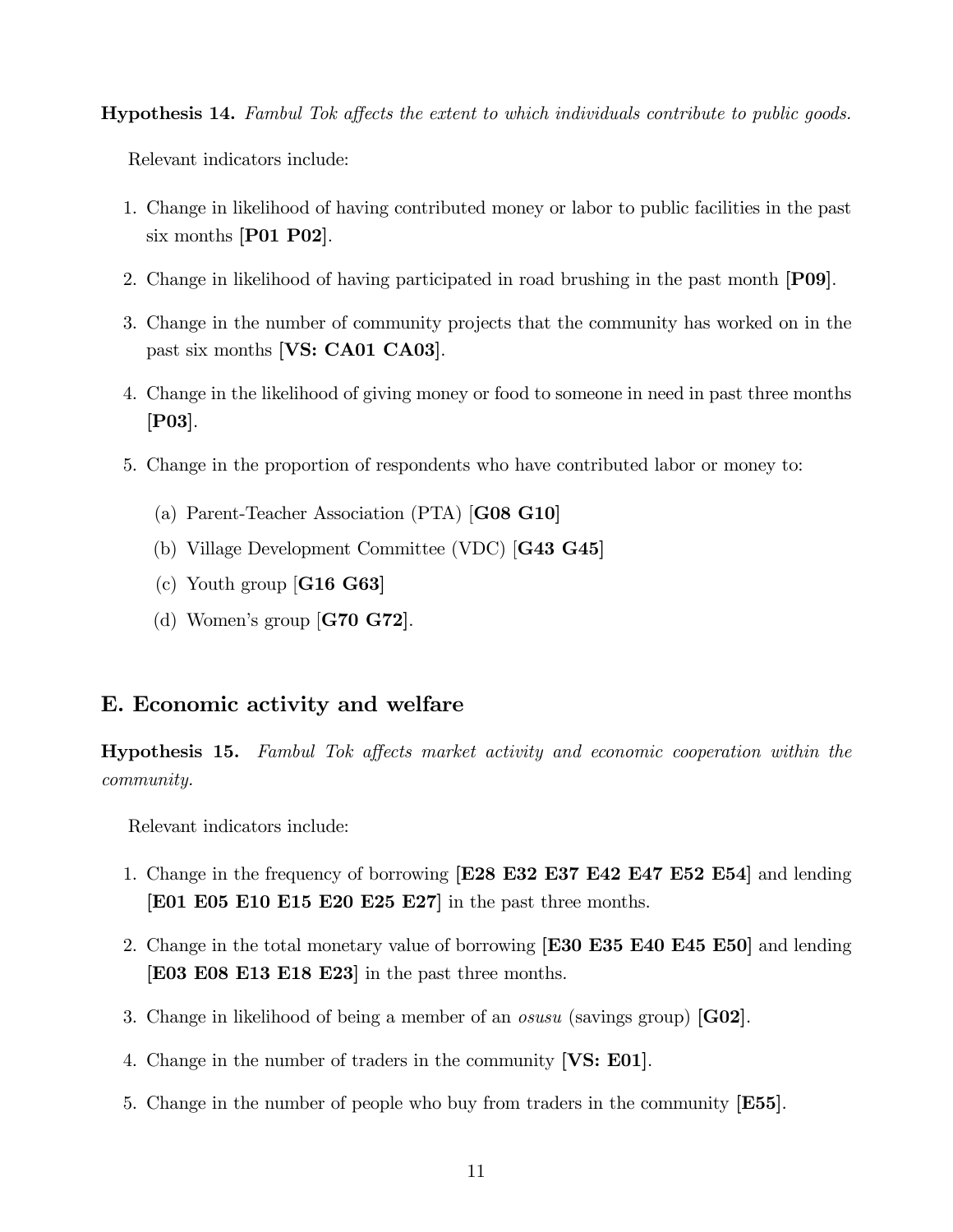- 6. Change in the number of communal farms  $[VS: F03]$ .
- 7. Change in the likelihood of being a member of a labor gang [G74].
- 8. Change in the frequency of working on each others' farms [F01 F03 F05 F07].

#### Hypothesis 16. Fambul Tok affects household economic welfare.

Relevant indicators include:

- 1. Change in household asset ownership, as measured by an asset index using the principal component of asset ownership [H06].
- 2. Change in the likelihood of reporting problems in satisfying food/school fee/health care needs  $[H19 - H22]$ . Aggregate index, ranging from 1 to 20.
- 3. Change in reported satisfaction with the overall economic situation of the household compared to one year ago  $|H23|$ .

# References

- Michael L. Anderson. Multiple Inference and Gender Differences in the Effects of Early Intervention: A Reevaluation of the Abecedarian, Perry Preschool, and Early Training Projects. Journal of the American Statistical Association, 103(484):1481–1495, December 2008. ISSN 0162-1459.
- Miriam Bruhn and David McKenzie. In Pursuit of Balance: Randomization in Practice in Development Field Experiments. American Economic Journal: Applied Economics, 1(4): 200–232, September 2009. ISSN 1945-7782.
- Robert Greevy, Bo Lu, Jeffrey H. Silber, and Paul Rosenbaum. Optimal Multivariate Matching Before Randomization. *Biostatistics*, 5(2):263–75, April 2004. ISSN 1465-4644.
- Kosuke Imai, Gary King, and Clayton Nall. The Essential Role of Pair Matching in Cluster-Randomized Experiments, with Application to the Mexican Universal Health Insurance Evaluation. Statistical Science,  $24(1):29-53$ , February 2009. ISSN 0883-4237.
- Jeffrey R. Kling, Jeffrey B. Liebman, and Lawrence F. Katz. Experimental Analysis of Neighborhood Effects.  $Econometrica$ ,  $75(1):83-119$ , 2007.
- A. N. Kolmogorov. Sulla Determinazione Empirica di Una Legge di Distribuzione. Giornale  $dell\tilde{a}A\tilde{Z}$  Istituto Italiano degli Attuari, 4:83-91, 1933.